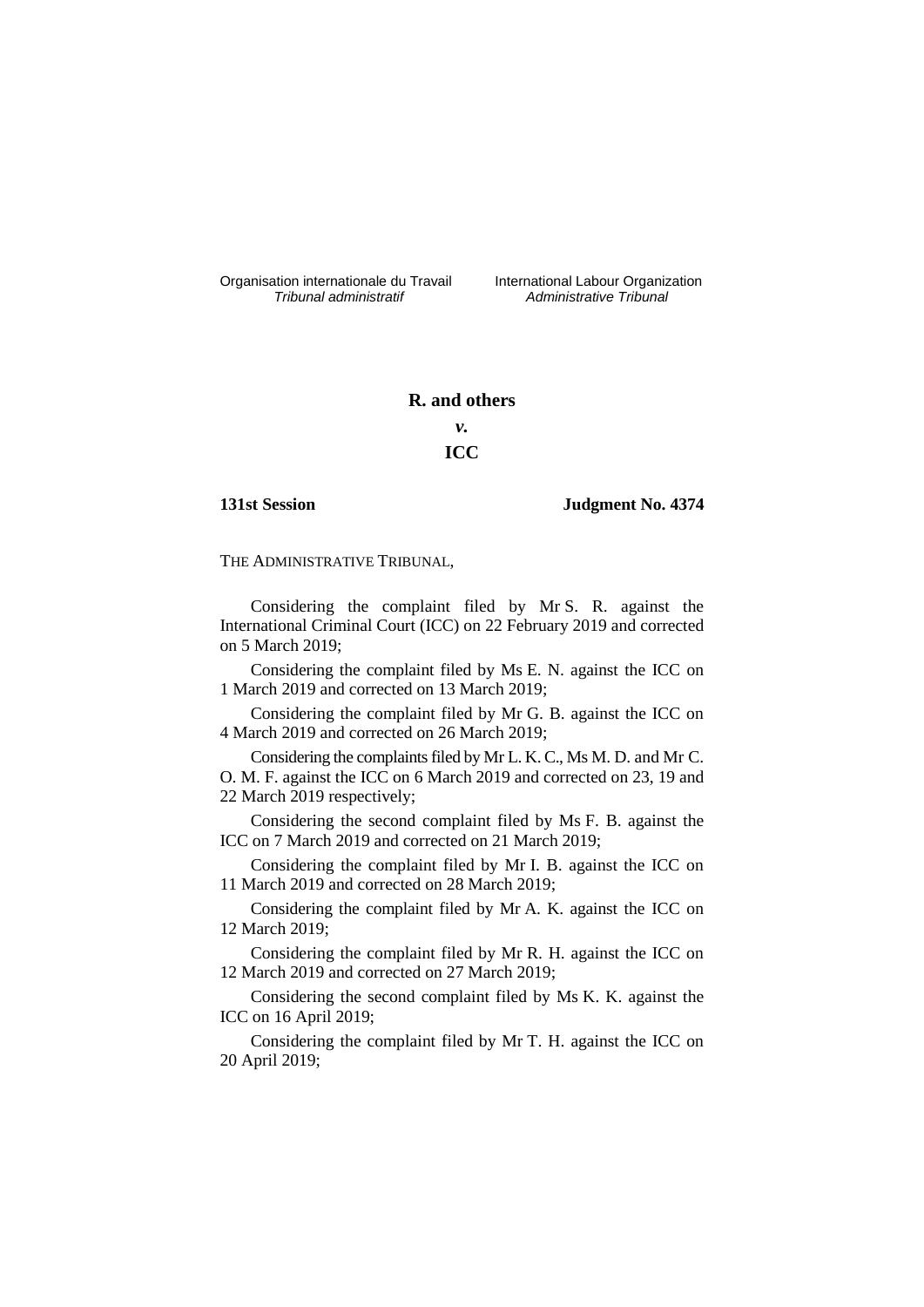| Judgment No. 4374 |  |  |
|-------------------|--|--|
|-------------------|--|--|

Considering the complaint filed by Ms I. G. B. R. against the ICC on 22 April 2019;

Considering the complaints filed by Ms S. E. M. d. P. H. N., Ms M. A. P. and Mr S. Y. against the ICC on 29 April 2019;

Considering the complaint filed by Ms C. A. against the ICC on 30 April 2019 and corrected on 8 May 2019;

Considering the complaint filed by Ms A. S. against the ICC on 2 May 2019 and corrected on 15 May 2019;

Considering the complaints filed by Ms F. K. A. and Mr T. W. M.K. against the ICC on 3 May 2019 and corrected on 17 and 14 May 2019 respectively;

Considering the complaint filed by Mr A. R. against the ICC on 4 May 2019 and corrected on 17 May 2019;

Considering the complaint filed by Ms H. O. A. against the ICC on 7 May 2019 and corrected on 7 June 2019;

Considering the ICC's single reply of 31 July 2019 confined to the issue of receivability, the complainants' rejoinders filed between 6 and 27 September and the ICC's surrejoinder of 5 December 2019;

Considering Articles II, paragraph 5, and VII of the Statute of the Tribunal;

Having examined the written submissions and decided not to hold oral proceedings, for which none of the parties has applied;

Considering that the facts of the cases may be summed up as follows:

The complainants challenge the decisions to abolish their posts and terminate their appointments.

In 2013 the Assembly of States Parties to the Rome Statute of the ICC authorized the Registrar of the Court to reorganize the Registry. This reorganization became known as the *Re*Vision Project. In August 2014 the Registrar issued Information Circular ICC/INF/2014/011 entitled "Principles and Procedures Applicable to Decisions Arising from the *Re*Vision Project" (Principles and Procedures). On 13 June 2015 Information Circular ICC/INF/2014/011 Rev.1 was issued, revising the Principles and Procedures. This revised version was in force at the material time.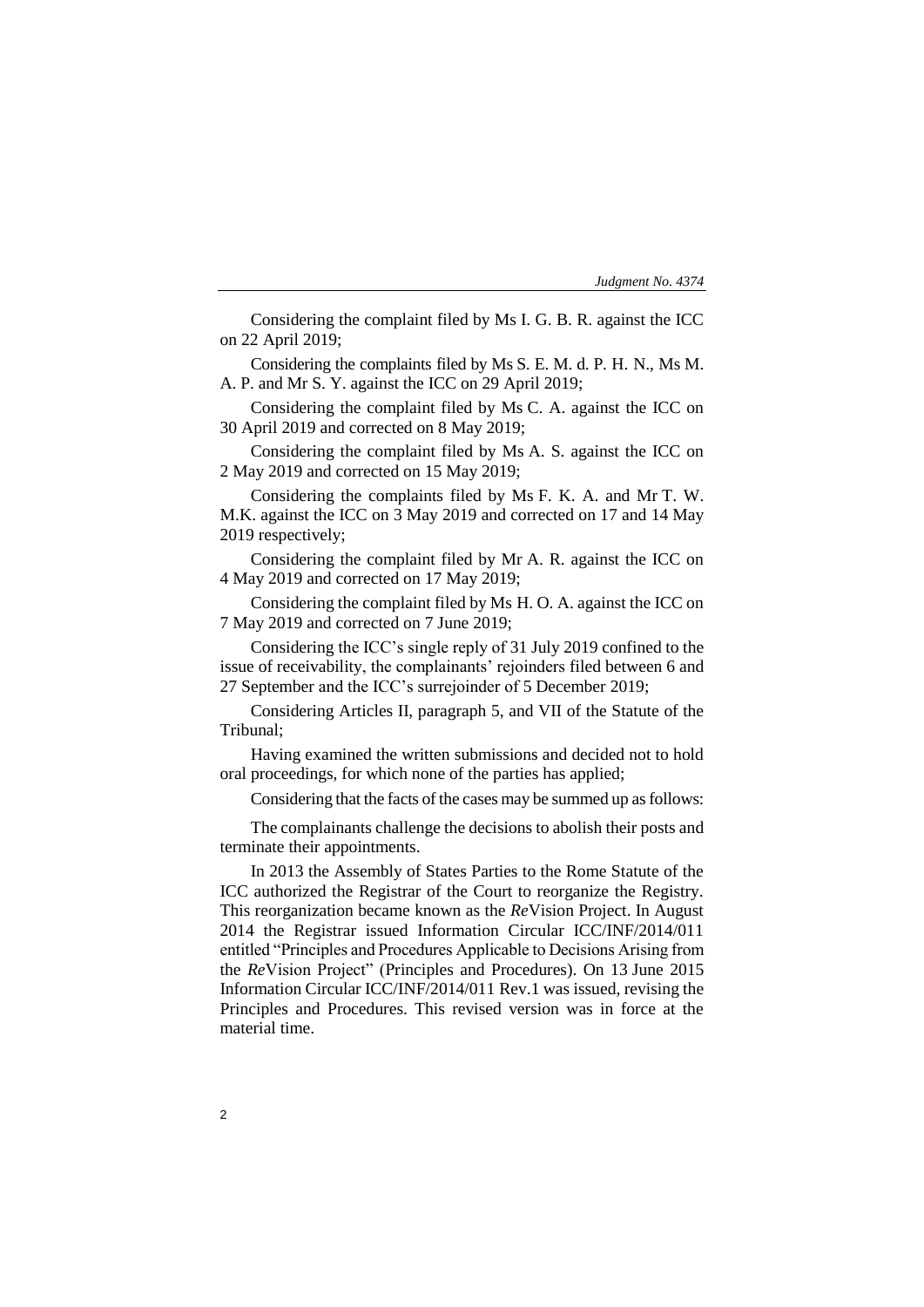Between September 2014 and April 2016, the complainants were notified of the decisions to abolish their posts and terminate their appointments as part of the organizational restructuring of the Registry. As an alternative to the termination of their appointments, two options were open to them: accept an enhanced agreed separation package or apply as an internal candidate for newly created positions arising from the restructuring with priority consideration. The complainants variously chose either the first or second option and, in the result, all but one of them eventually separated from the ICC.

On 24 January 2018 the Tribunal delivered in public Judgment 3907, in which it held that the Principles and Procedures were without legal foundation and were therefore unlawful, as were the decisions taken pursuant to Information Circular ICC/INF/2014/011 Rev.1.

In February 2018, pursuant to Staff Rules 111.1(b) and 111.3(b), the complainants requested a review of the decisions abolishing their posts and terminating their appointments, based on the information revealed in Judgment 3907, which they considered as a new fact of decisive importance which was unknown to them at the time they could have sought a review of the contested decisions within the prescribed time limit. They sought, inter alia, compensation for the moral and material harm supposedly incurred. Concerning more specifically moral harm, the complainants, except Ms A., raised objections as to a plausible conflict of interest and requested the resignation of the Legal Office's Chief and the resignation, or withdrawal of the application for re-election, of the Registrar. Their requests for review were all rejected in March 2018 as irreceivable *ratione temporis*.

Between 23 March and 24 April 2018, the complainants lodged appeals with the Appeals Board. Simultaneously, they entered into negotiations with the Registrar in view of an amicable settlement of their cases, which was unsuccessful.

Two separate Appeals Board panels submitted their reports to the Registrar on 26 and 27 November 2018 and on 31 January 2019, unanimously recommending to dismiss the appeals as time-barred. On 14 December 2018 and 6 February 2019 the Registrar informed the complainants that there was no exceptional circumstance on which the time limits for lodging an appeal could have been waived and that their appeals were dismissed as irreceivable *ratione temporis*. These are the impugned decisions in the present proceedings.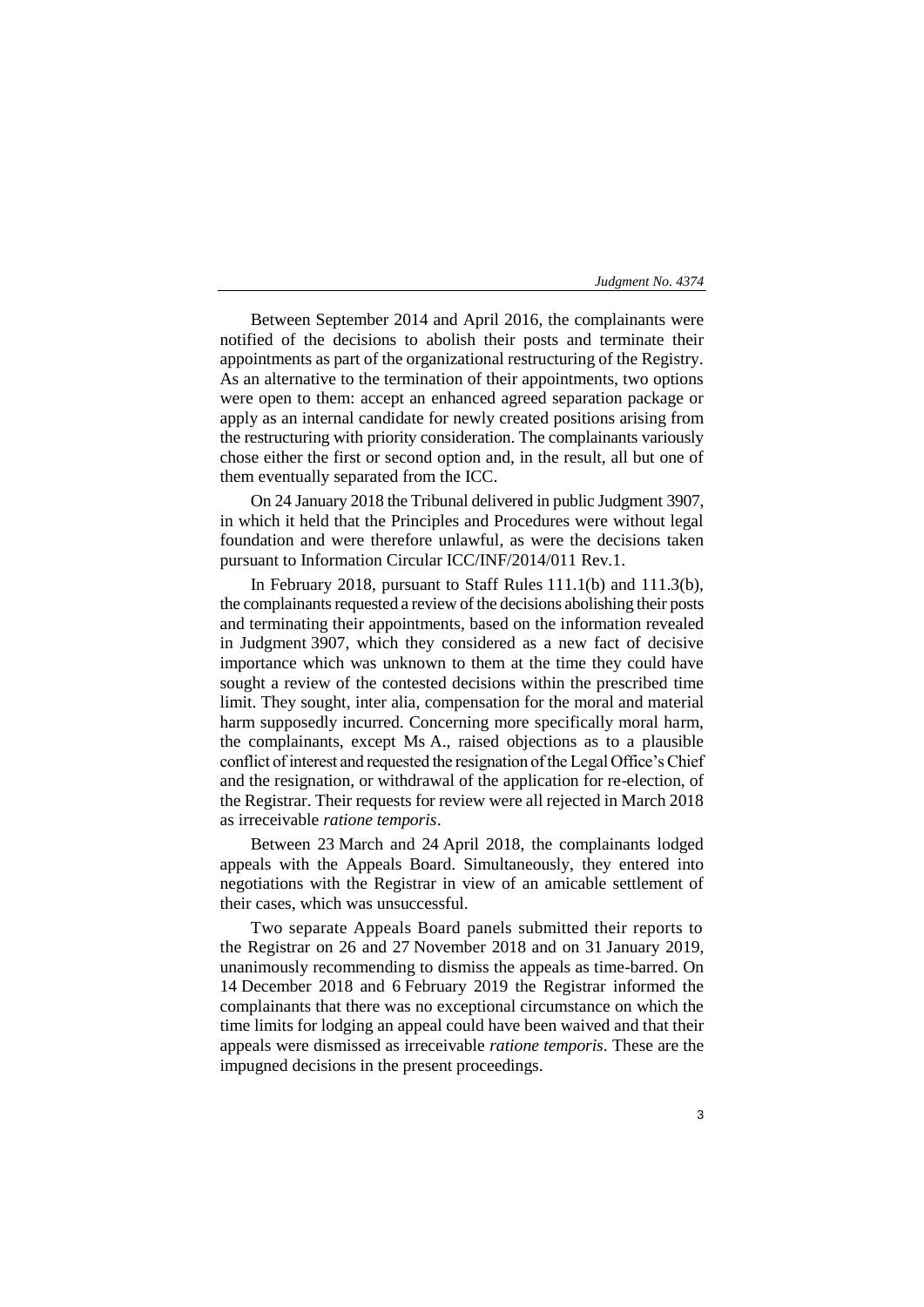The complainants ask the Tribunal essentially to set aside the contested and the impugned decisions, to award them various forms of compensation for the moral and material injury they claim to have incurred, as well as punitive damages for the delay in dealing internally with their cases, and costs for the internal appeal procedure and the proceedings before the Tribunal.

The ICC asks the Tribunal to dismiss the complaints as irreceivable *ratione temporis*.

# CONSIDERATIONS

1. Between September 2014 and April 2016, the complainants were notified of the decisions to abolish their posts and terminate their appointments in the context of the 2014 *Re*Vision Project restructuring the Registry of the ICC. They were given the option to accept enhanced agreed separation packages or to apply as internal candidates with priority consideration for newly created positions, which arose from the restructuring project. The complainants variously chose one of the two options and all but one of them eventually separated from the ICC. None of the complainants challenged these decisions through internal appeals at the relevant time.

2. In the complaint leading to Judgment 3907, delivered in public on 24 January 2018, the complainant impugned the ICC Registrar's decisions to abolish her position and terminate her appointment in view of the 2014 *Re*Vision Project on the grounds that "the Principles and Procedures on which the decision[s] w[ere] based were unlawfully promulgated; the decision to abolish her position was tainted by procedural error as the classification process was not conducted in compliance with the Principles and Procedures; the conditions precedent for the abolition of her position were not met; the ICC failed to make reasonable efforts to redeploy the complainant; and the decision[s] [to abolish her position and terminate her appointment] w[ere] tainted by improper motive and abuse of process" (see Judgment 3907, consideration 4). In that judgment, the Tribunal found, in consideration 26, that "pursuant to the Presidential Directive, the Principles and Procedures should have been promulgated by an Administrative Instruction or, arguably, by a Presidential Directive. As the promulgation of the Principles and Procedures by Information Circular was in violation of the Presidential Directive, they were without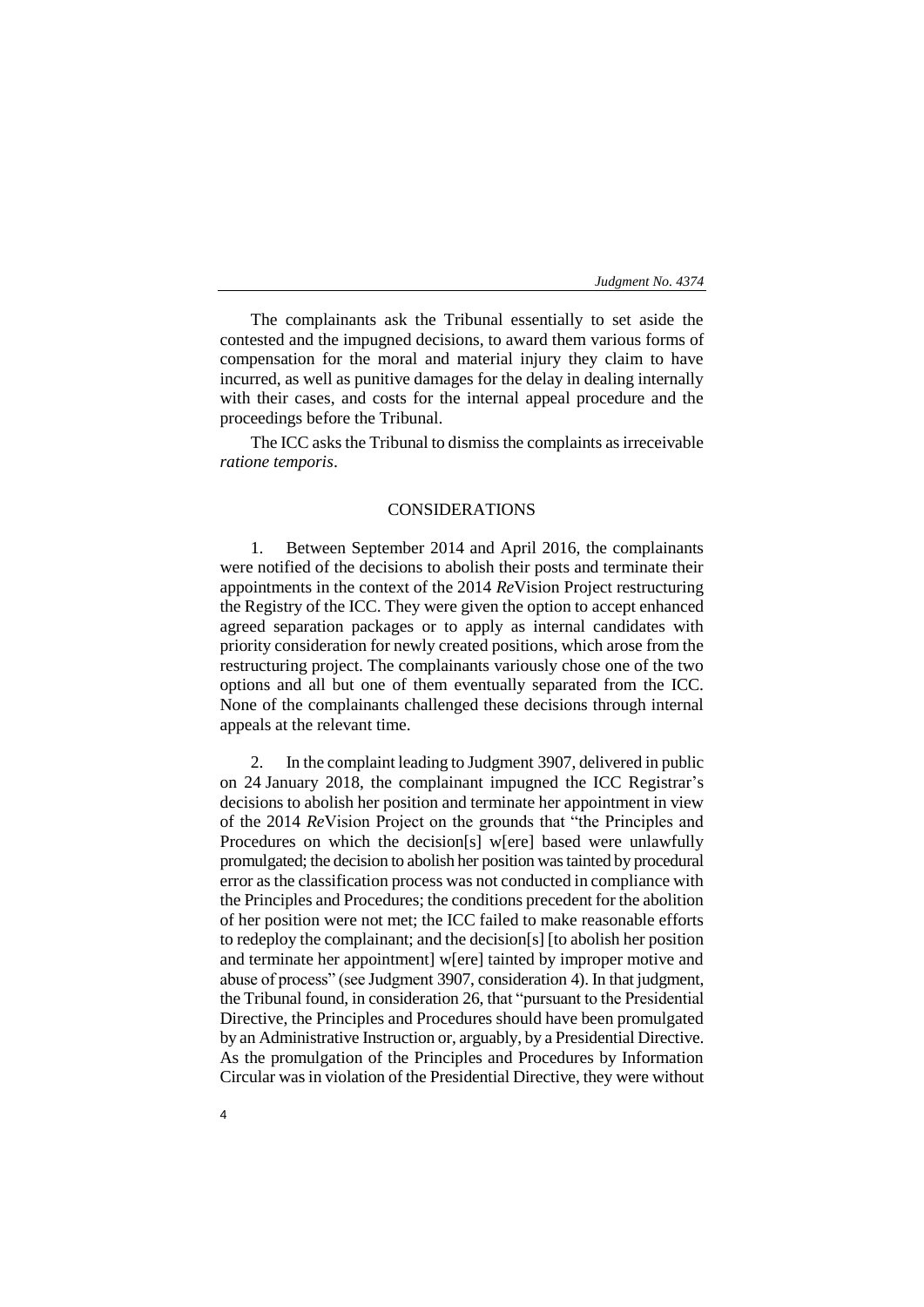legal foundation and are, therefore, unlawful as are the decisions taken pursuant to the Principles and Procedures. It follows that the decisions to abolish the complainant's position and to terminate the complainant's appointment were also unlawful and will be set aside." Consequently, the challenged decisions were set aside and the ICC was ordered to pay the complainant damages and costs.

3. In the present complaints, the complainants assert that they became aware of the unlawfulness of the abolition of their posts and the consequent termination of their appointments only with the delivery of Judgment 3907. In February 2018, pursuant to Staff Rules 111.1(b) and 111.3(b), they requested a review of these decisions, which was rejected. Between 23 March and 24 April 2018, they lodged appeals with the Appeals Board. They argued that exceptional circumstances, in accordance with the provisions of Staff Rule 111.3(b), justified a waiver of the thirty-day time limit running from the notification of the administrative decisions being challenged. Specifically, they asserted that the information revealed in Judgment 3907 – which held, inter alia, that the *Re*Vision Principles and Procedures were without legal foundation and hence the decisions based on those Principles and Procedures were unlawful – amounted to a new fact of decisive importance of which they were not and could not have been aware at the time of the challenged decisions, thus justifying a waiver of the time limit for their appeals. They also submitted that Judgment 3907 revealed that the ICC had tried to conceal evidence of the unlawfulness of all these decisions.

4. Staff Rule 111.1(b) provides that "[a] staff member who wishes to exercise his or her right to appeal against an administrative decision shall first submit a request in writing to the Secretary of the [Appeals] Board, within thirty days of notification of the decision, for a review of the decision by the Registrar or the Prosecutor, as appropriate".

Staff Rule 111.3(b) provides that "[a]n appeal may not be heard by the Appeals Board until all of the time limits established by [S]taff [R]ule 111.1 have been met or have been waived by the Appeals Board by reason of exceptional circumstances beyond the control of the staff member".

Additionally, Rule 5(b) of the Appeals Board's Rules of Procedure provides that "[t]he Panel shall decide, at its own discretion, whether to consider admissibility as a preliminary issue or in conjunction with the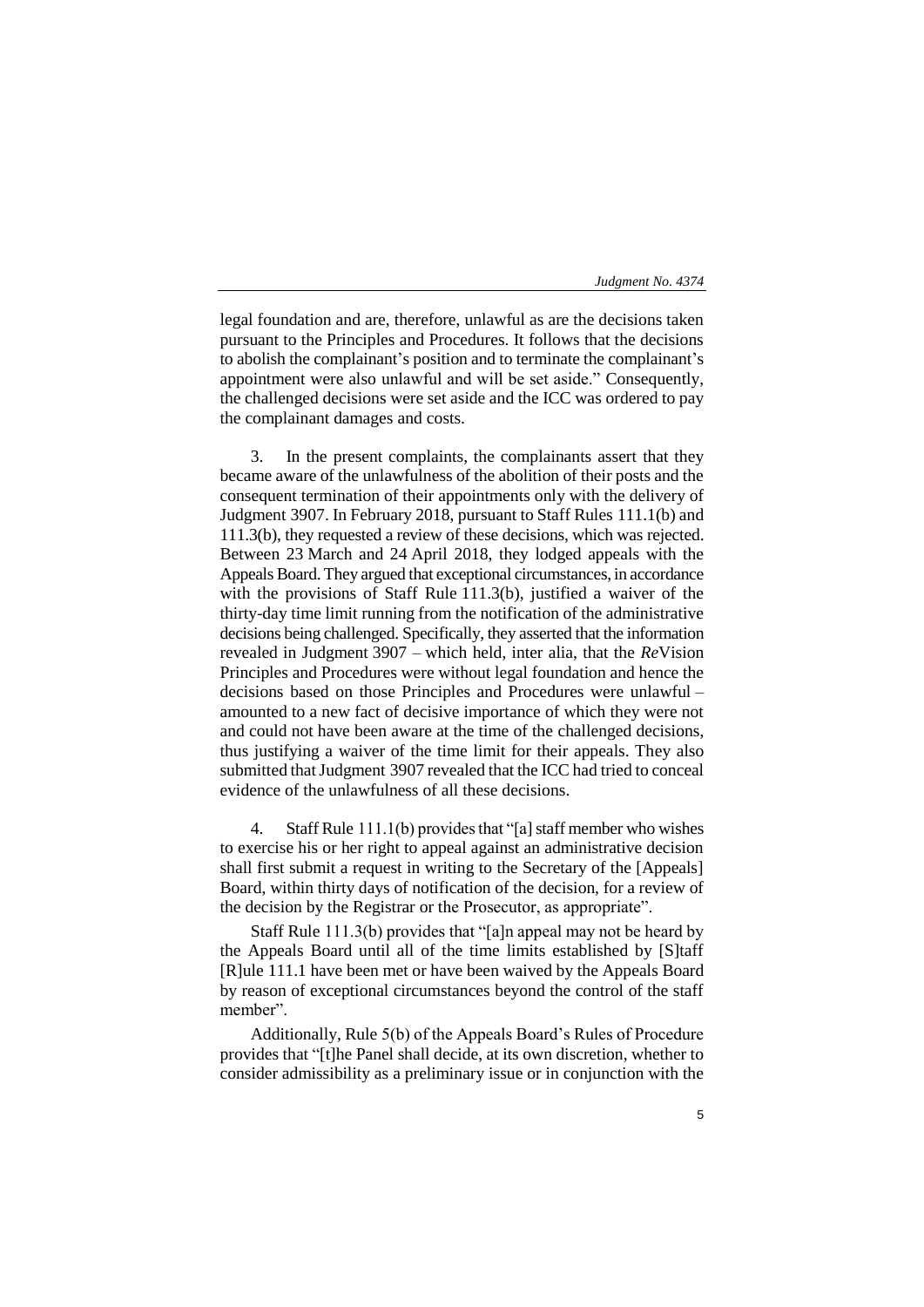whole appeal. In either situation the Panel may request statements, supporting evidence and comments relating specifically to this issue and shall decide, on the basis thereof, if exceptional circumstances justify a waiver of the time-limits or format of the appeal, bearing in mind that the onus of proving exceptional circumstances lies with the appellant."

5. Two separate Appeals Board panels dealt with the internal appeals lodged by the complainants and submitted their reports to the Registrar on 26 and 27 November 2018 and on 31 January 2019. The panels were unable to find any exceptional reason upon which the time limit could have been waived pursuant to Staff Rule 111.3(b) and Rule 5(b) of the Appeals Board's Rules of Procedure. Both panels unanimously recommended that the appeals be dismissed as irreceivable for reasons of time bar. The Registrar issued final decisions on 14 December 2018 and 6 February 2019 endorsing the Appeals Board's reports and dismissing the appeals.

6. The complainants filed their complaints before the Tribunal between 22 February and 7 May 2019. As they address the same basic facts and turn on the same questions of law, including the threshold issue of receivability regarding the question of time bar, the Tribunal finds it convenient to join them and render one judgment.

The ICC requested, and was authorized by the President of the Tribunal, to file a single reply and surrejoinder in relation to all complaints, and to confine its written submissions to the issue of receivability. The complainants assert that "[b]y limiting its submissions to receivability aspects, the Defendant Organisation elected not to defend itself on the merits" and that "[t]he direct and unavoidable consequence of the Defendant Organisation's line of argumentation in the present case[s] is that, once satisfied that the present case[s] [are] receivable, the Tribunal shall determine on the merits of the present case[s] in light of the sole submissions made by the [c]omplainant[s], without need to reopen the written submissions". The Tribunal notes that "[e]ven when the President has granted permission to reply only on receivability the Tribunal may still declare a complaint receivable and order further pleadings on the merits, as indeed it did in Judgment 852" (see Judgment 935, consideration 4). As the Tribunal has authorized the pleadings to be confined to the issue of receivability, this is the only issue that will be determined in the present judgment.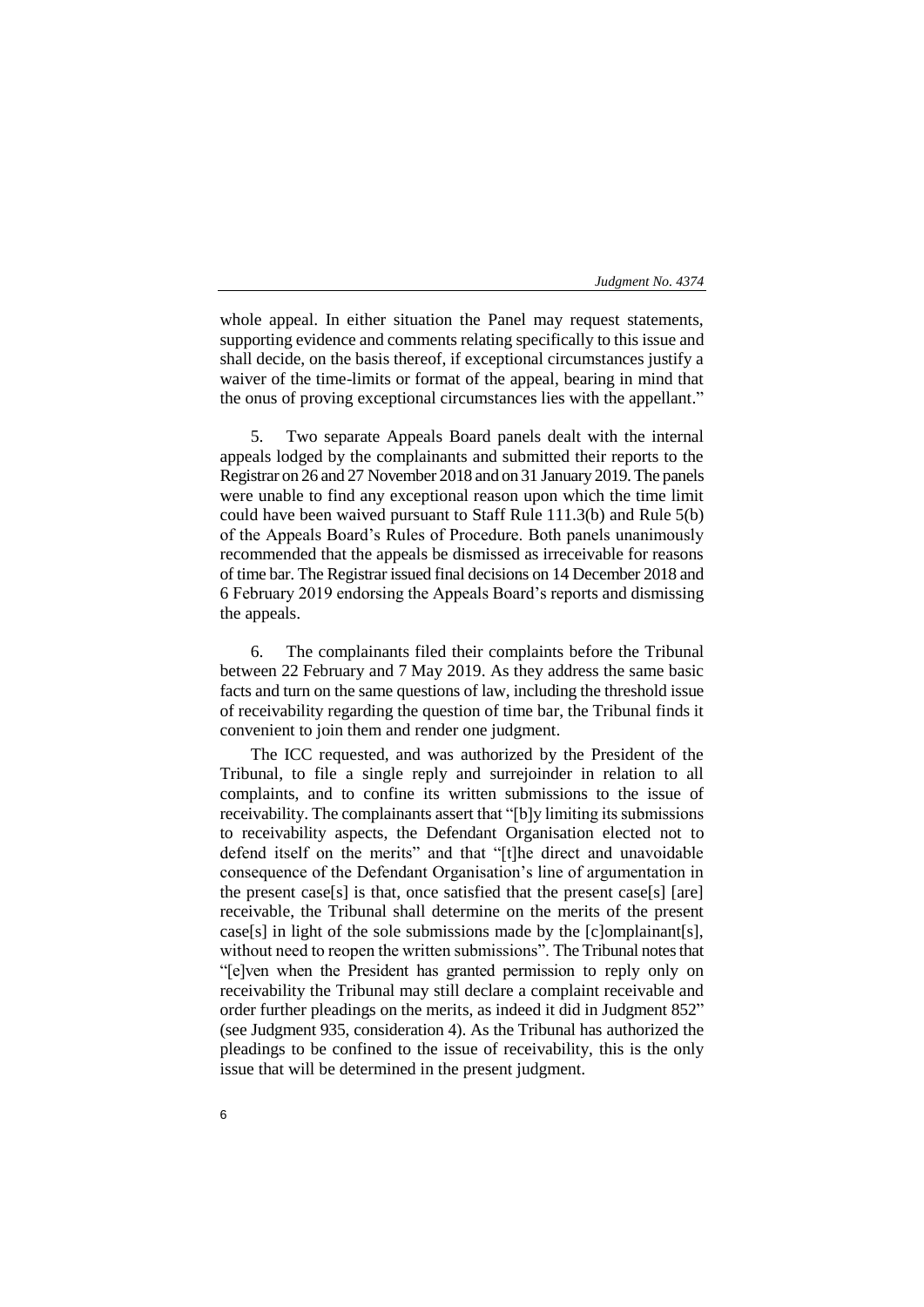7. The question of whether a judgment of the Tribunal may be considered as a new fact providing an exception to the time limits for lodging an appeal was dealt with in Judgment 3002. In particular, the Tribunal found in considerations 13 to 15 of that judgment that:

"13. [...] time limits are an objective matter of fact and it should not entertain a complaint filed out of time, because any other conclusion, even if founded on considerations of equity, would impair the necessary stability of the parties' legal relations, which is the very justification for a time bar. In particular, the fact that a complainant may have discovered a new fact showing that the impugned decision is unlawful only after the expiry of the time limit for submitting an appeal is not in principle a reason to deem his or her complaint receivable (see, for example, Judgments 602, under 3, 1466, under 5 and 6, or 2821, under 8).

14. It is true that, notwithstanding these rules, the Tribunal's case law allows an employee concerned by an administrative decision which has become final to ask the Administration for review either when some new and unforeseeable fact of decisive importance has occurred since the decision was taken, or else when the employee is relying on facts or evidence of decisive importance of which he/she was not and could not have been aware before the decision was taken (see Judgments 676, under 1, 2203, under 7, or 2722, under 4). However, the fact that, after the expiry of the time limit for appealing against a decision, the Tribunal has rendered a judgment on the lawfulness of a similar decision in another case, does not come within the scope of these exceptions.

15. In particular, in the instant case, the complainant's argument that the delivery of Judgment 2359 constitutes a new and unforeseeable fact of decisive importance, within the meaning of the above-cited case law, is to no avail. In Judgment 676 the Tribunal did accept that the delivery of one of its judgments could be described in these terms and could therefore have the effect of reopening the time limit within which a complainant could lodge an appeal. But the circumstances of the case were very special in that the Tribunal, in previous judgments which it cited in that case, had formulated a rule which had greatly altered the position of certain staff members of an organisation and which, although already applied by the organisation, had until then not been published or communicated to the staff members concerned. No exceptional circumstances of this nature exist in the instant case where the criticism expressed in Judgment 2359 of the conditions set by the Office for the recognition of a dependent child – which moreover confirmed the soundness of the complainant's own criticism in this respect – cannot be regarded as unforeseeable."

8. The Tribunal underlines that established time limits, which render a decision immune from challenge if they are not observed, are fundamental to the stability of the legal relations between the parties and, accordingly, to the entire legal system of international organizations.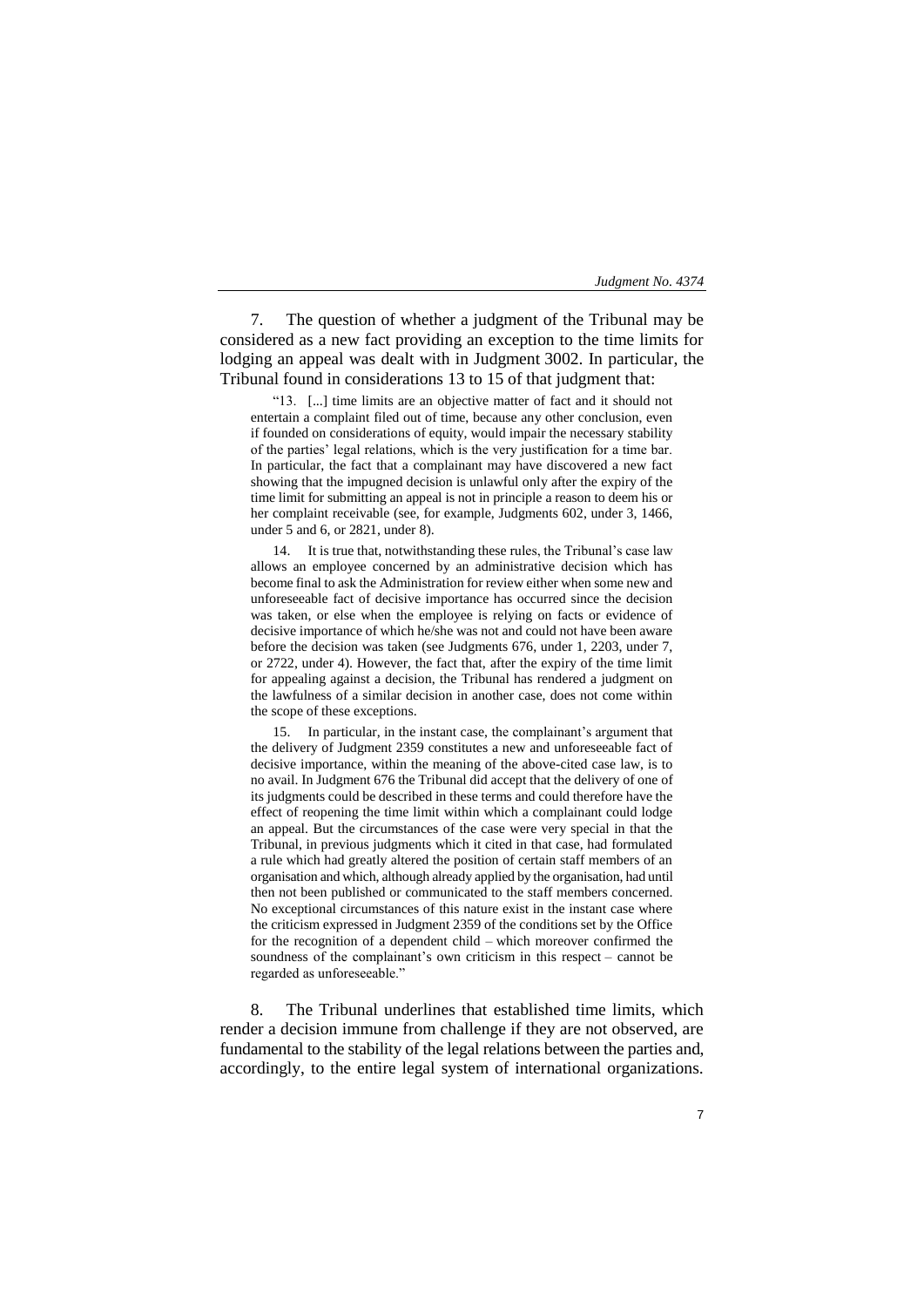Without time limits, there can be no stability, thus undermining the principle of legal certainty of the entire system (see, for example, Judgments 3704, consideration 3, 3795, consideration 4, and 4184, consideration 4).

9. In the present cases, no exceptional circumstances exist which would permit the re-opening of the time limit to submit a request for review. The lack of a step in the proceeding leading to the promulgation of the Principles and Procedures, such as the non-issuance of the clearance by the Legal Advisory Services Section prior to the adoption of a decision by the Registrar, cannot, in these cases, be considered as an unforeseeable fact of decisive importance, as the complainants argue.

10. In their requests for review, all the complainants, except Ms A., sought, as one of their claims for relief, the resignation of the Legal Office's Chief and the resignation, or withdrawal of the application for re-election, of the Registrar. As the decisions responding to these requests were taken by the Registrar and transmitted to the complainants by the Legal Office under the authority of the Legal Office's Chief, the complainants submit that it created a conflict of interest as "[t]he personal interests of the ICC Registrar and [of the] Chief of [the] Legal Office were thus directly at stake in the [requests] for [r]eview". They assert that the Registrar and the Legal Office's Chief were required "[to] disclose in advance any potential conflict of interest that, to the best of their knowledge, may arise in the course of their duties" in accordance with the provisions of Section 4 of Administrative Instruction ICC/AI/2011/002 of 4 April 2011 entitled "Code of Conduct for Staff Members". The Tribunal observes that requests for review must be addressed to and responded to by the authority who took the decision being challenged and a conflict of interest cannot be invented just by including a *prima facie* abnormal claim for relief (such as the request for the Registrar's resignation). The Registrar correctly considered that no conflict of interest arose from the unreasonable claims for relief.

11. The complainants claim that the ICC had caused an undue delay in the internal proceedings. Specifically, they state that the Registrar's declared intention to enter into negotiations for a possible amicable settlement with them led to a four-month delay in the internal appeal proceedings. They claim that, "[b]y entering [into] negotiation[s] without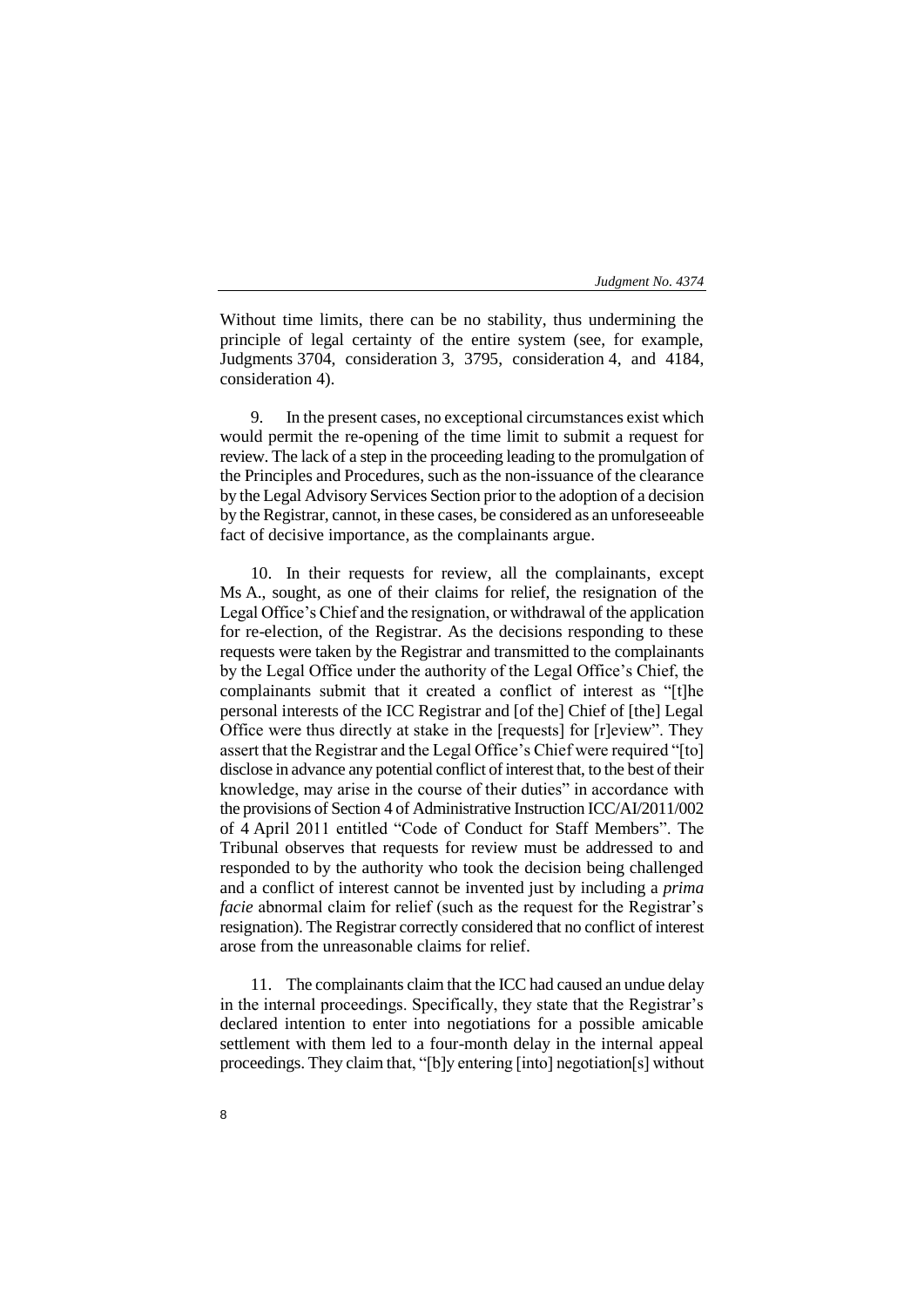identified basis of possible settlement and by delaying the negotiation[s] under various purposes – like the identification of a negotiator [and] the alleged premature nature of the [complainants'] collective offer of 15 June 2018 – without making any offer, the [...] Registrar abused the trust of the [c]omplainant[s] and demonstrated bad faith". This claim must be rejected. First, the complainants have not provided convincing evidence of bad faith as required by the case law (see, for example, Judgment 3902, consideration 11, and the case law cited therein). Second, the entire period between the lodging of their appeals and the final decisions from the Registrar lasted less than a year, which, in the Tribunal's view, and despite the delay created, is not an egregious delay in the present circumstances. Finally, the complainants have not provided any evidence of damages caused by the length of the proceedings.

12. In conclusion, as the internal appeals were out of time, the complainants have failed to exhaust all the internal means of redress as required by Article VII, paragraph 1, of the Tribunal's Statute. It follows from the foregoing that the complaints are irreceivable and must be dismissed in their entirety.

# DECISION

For the above reasons,

The complaints are dismissed.

In witness of this judgment, adopted on 9 December 2020, Mr Patrick Frydman, President of the Tribunal, Ms Dolores M. Hansen, Vice-President of the Tribunal, and Mr Giuseppe Barbagallo, Judge, sign below, as do I, Dražen Petrović, Registrar.